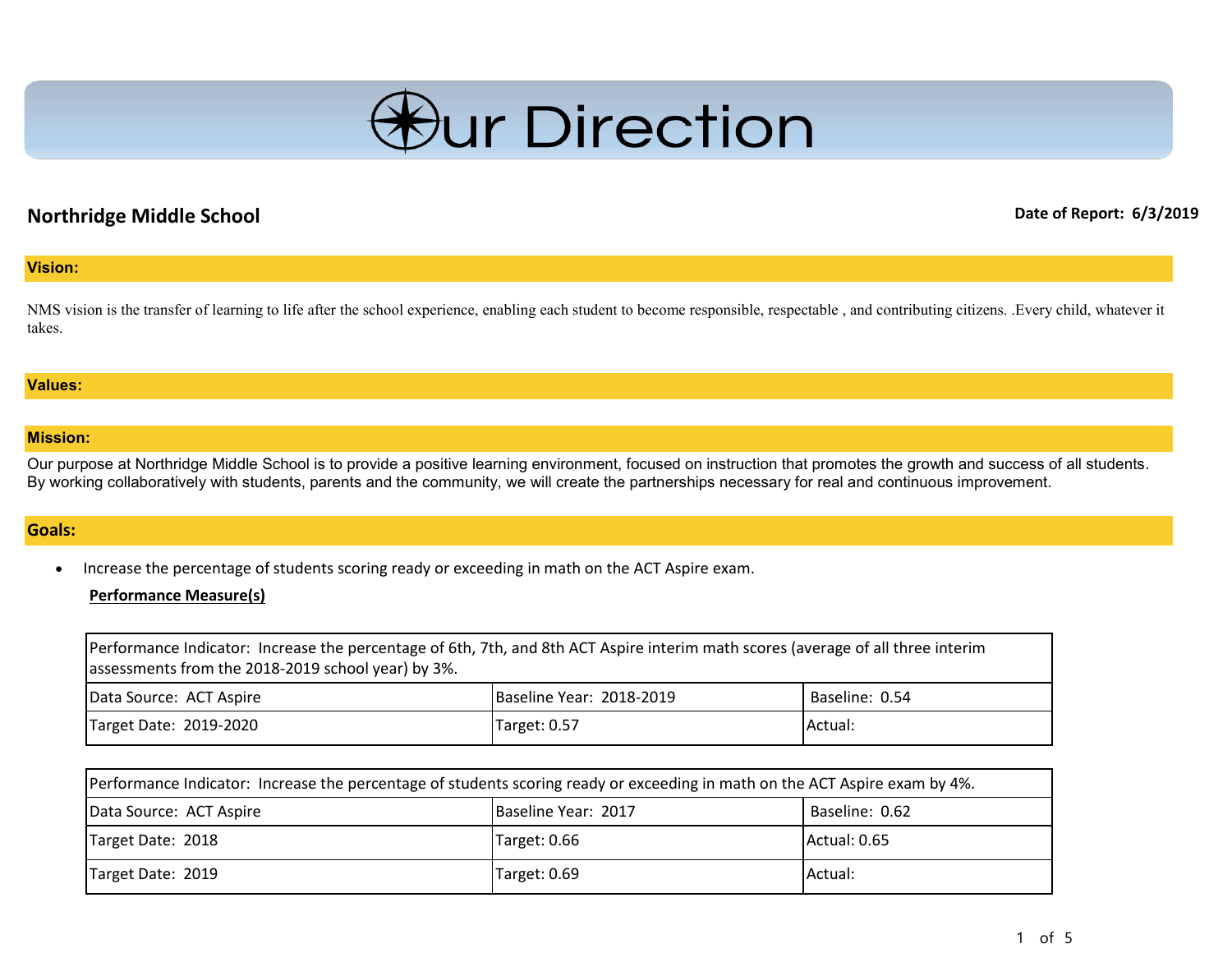| Performance Indicator: ISTATION, comprehensive elearning software, assesses students monthly to identify math skill proficiency. It's<br>ldesigned to identify and address gaps for individual students. Increase ISTATION math proficiency (tier 1 students) by 3%. |                          |                |
|----------------------------------------------------------------------------------------------------------------------------------------------------------------------------------------------------------------------------------------------------------------------|--------------------------|----------------|
| Data Source: ISTATION.com                                                                                                                                                                                                                                            | Baseline Year: 2018-2019 | Baseline: 0.57 |
| Target Date: 2019-2020                                                                                                                                                                                                                                               | Target: 0.6              | Actual:        |

• Increase the percentage of students scoring ready or exceeding in reading on the ACT Aspire exam.

### **Performance Measure(s)**

Performance Indicator: Increase the percentage of 6th, 7th, and 8th ACT Aspire Interim Reading Scores (average of all three interim assessments from the 2018-2019 school year) by 3%.

| Data Source: ACT Aspire | Baseline Year: 2018-2019 | Baseline: 0.47 |
|-------------------------|--------------------------|----------------|
| Target Date: 2019-2020  | Target: 0.5              | IActual:       |

| Performance Indicator: Increase the percentage of students scoring ready or exceeding in reading on the ACT Aspire exam by 6%. |                     |                |
|--------------------------------------------------------------------------------------------------------------------------------|---------------------|----------------|
| Data Source: ACT Aspire                                                                                                        | Baseline Year: 2017 | Baseline: 0.65 |
| Target Date: 2018                                                                                                              | Target: 0.71        | Actual: 49     |
| Target Date: 2019                                                                                                              | Target: 55          | Actual:        |

| ldesigned to identify and address gaps for individual students. Increase ISTATION reading proficiency (tier 1 students) by 3%.<br><u>La universitat angles de la mondo de la conte</u> |  |  |
|----------------------------------------------------------------------------------------------------------------------------------------------------------------------------------------|--|--|
| Performance Indicator: ISTATION, comprehensive elearning software, assesses students monthly to identify reading skill proficiency. It's                                               |  |  |

| <b>IData Source: ISTATION.com</b> | Baseline Year: 2018-2019 | Baseline: 0.57 |
|-----------------------------------|--------------------------|----------------|
| Target Date: 2019-2020            | Target: 0.6              | IActual.       |

### **Data Review:**

#### **Needs Assessments, Accreditation Reports, Similar Feedback:**

Currently, we have 616 active students at Northridge. We have 14% active SPED students,8% ELL students, and a 51% free and reduced lunch population for the 2018-2019 school year. These subgroups come from a school population of 75% Caucasian, 11% Hispanic, and 6% two or more races.

Northridge Reading/Literacy Plan

- Word Recognition and Word Study: Word Journeys, Multisyllable Routine Cards by 95% Group
- Fluency: Calkins Units of Study
- Comprehension: Calkins Units of Study
- Writing: Calkins Units of Study
- Vocabulary: Interactive Read-aloud and Marzano's vocabulary Strategies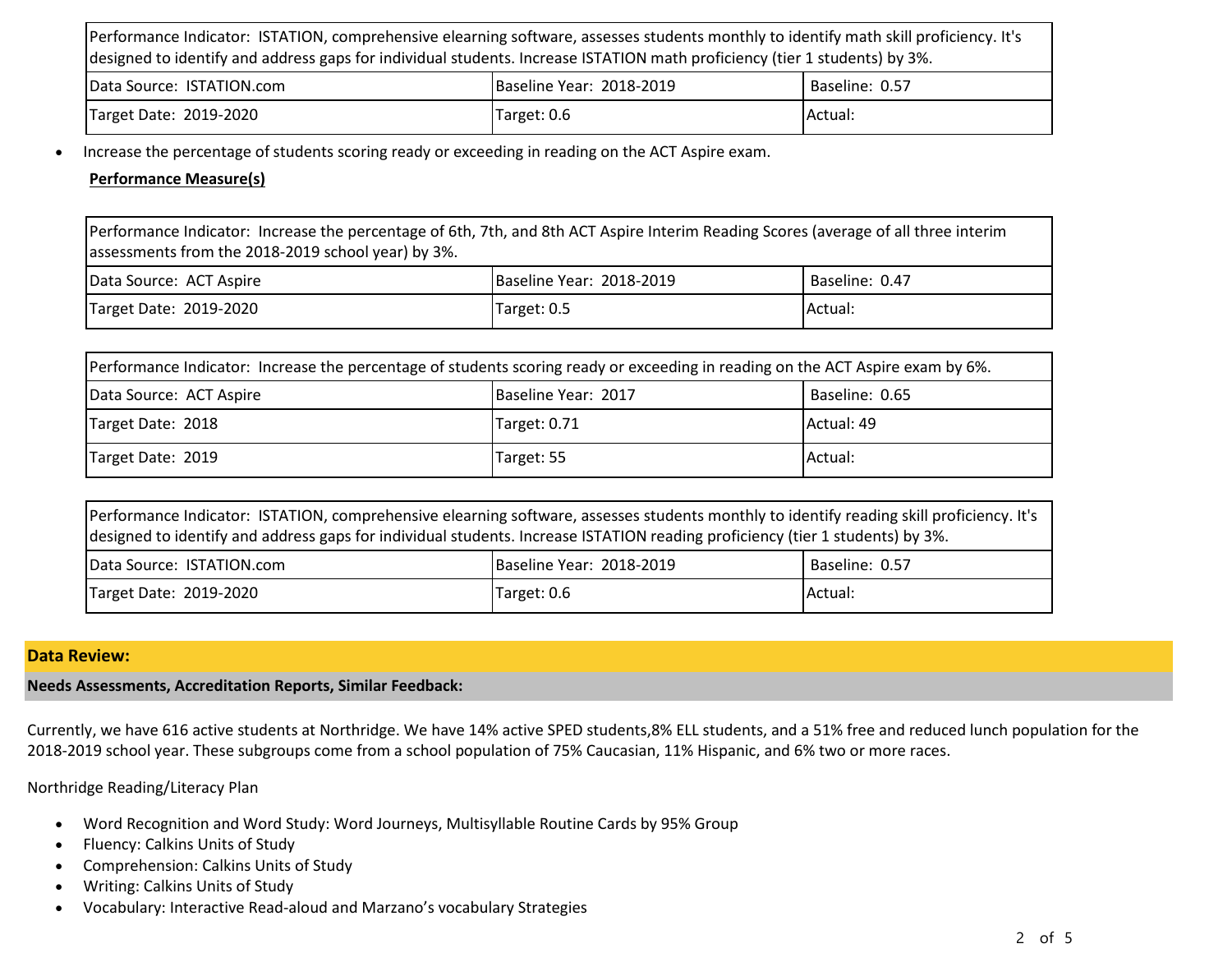- Disciplinary Literacy in the content areas
- Professional Development will be provided each year in the Science of Reading. Teacher professional development needs in the areas of word study and word recognition will be assessed. Professional development will be provided by 95% Group, Wilson Language and/or Guy Fenter Coop for the areas of word study and word recognition.
- Monitoring: Principal and assistant principal will do classroom walkthroughs weekly to monitor implementation of each component.
- Parent Involvement: parents will be provided information and training on the reading plan and ways to support their students in a variety of ways, face-toface meetings, flyers, and digital methods.
- Evaluation: data will be collected from ACT Aspire summative and interim assessments and classroom formative assessments. Teachers, students and parent surveys will be used for perceptual data.
- Teachers will receive training on the Science of Reading annually.

Northridge Middle School achieved a National Percentile Rank of 49% in the area of reading. After reviewing the data, our greatest focus will be in the area of reading and understanding increasingly complex texts. In addition, we will increase the volume of weekly reading of complex texts in the classroom. We will provide professional development throughout the school year to review baseline and formative assessment strategies that will specifically target this need for growth and drive future instruction. We will provide a before and after school tutoring program. We will also utilize the reader's and writer's workshop model. We will purchase updates to the book selection in both our literacy classrooms as well as our media center to increase student circulation and spark new interest in more complex literature. We will purchase classroom set subscriptions to several Scholastic periodicals featuring social studies, science, and other areas of interdisciplinary literacy. We will purchase technology in classrooms to update and supplement one-to-one student/computer ratio that allows our literacy teachers to fully utilize Google Classroom, and other paid online subscription services to extend thinking, increase peer collaboration, and more efficiently provide teacher feedback.

Northridge Middle School achieved a National Percentile Rank of 65% in the area of mathematics. After reviewing the data, our greatest focus with math will be in the area of expressions and equations. Weekly, students will utilize software designed to target progress with mathematical expressions and equations and individually prescribe instruction based on his or her needs. We utilize the Connected Math Program (CMP) which emphasizes exploration of mathematical concepts and skills through cooperative exploration in small groups. Monitoring of student understanding through daily focus questions, along with end of unit assessments, will provide assessment data and student progress. In addition, Reflex Math will be used to strengthen and support math skills. We will provide a before and after school tutoring program. We will purchase new document cameras and Mimio Whiteboard devices which create clearer and more efficient ways for teachers and students to model mathematical processes.

After reviewing our Standards Assessment Inventory (SAI) data, we will make the focus of our teacher support plan to provide convenient opportunities for teachers to observe the instruction of other teachers as well as provide faculty the opportunity to customize their professional development experiences throughout the year. We will also make it easier to evaluate the effectiveness of each professional development experience by using Google Forms to gather instant feedback.

A parent survey indicated 17% of parents disagreed with the statement, "I have been invited by the school staff to participate in the planning and decision-making process of the school." Reflecting on the most effective delivery system of surveys to parents and guardians and providing new and efficient channels of communication such as inviting and encouraging guardians to use their Google Classroom Guardian account, a new social media presence for our counseling office, and a more thorough campaign to get students and parents active on Home Access Center will allow more opportunities for parents and guardians to provide informed and effective feedback to teachers. These open channels of communication will also provide a more convenient way for parents and stakeholders to give input to teachers and administrators.

A teacher survey (Standards Assessment Inventory) indicated 24% did not agree with the statement, "In my school, teachers have opportunities to observe each other as one type of job-embedded professional learning." The goal for 2019-2020 school year will be to provide every teacher the opportunity to observe their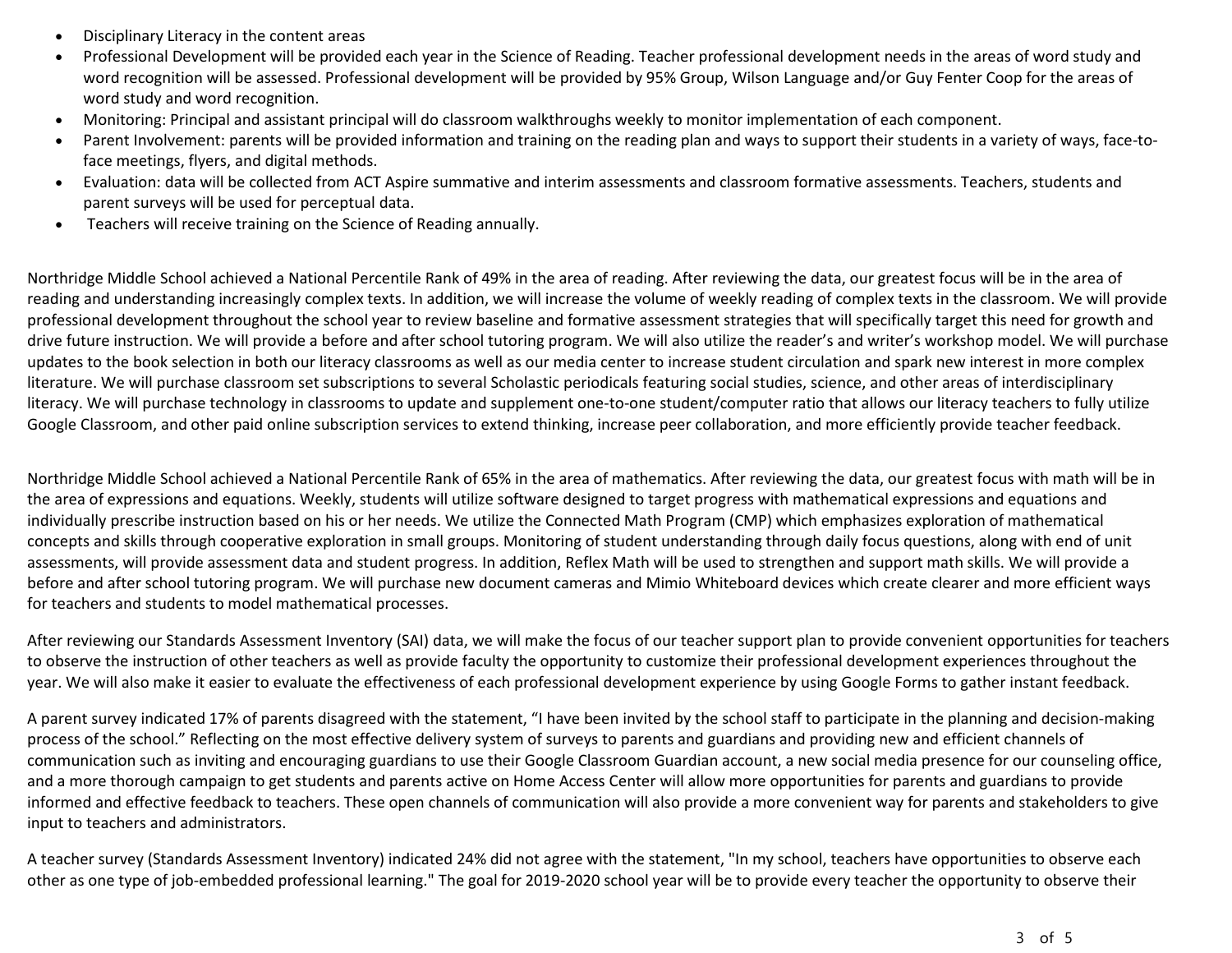#### **Student Outcome Data:**

#### **2018 Interim 3 ACT Aspire Data (Feb 2019)**

- 6TH GRADE: ENGLISH-79% READING-55% SCIENCE-56% MATH-62%
- 7TH GRADE: ENGLISH-87% READING-50% SCIENCE-50% MATH-53%
- 8TH GRADE: ENGLISH-79% READING-54% SCIENCE-40% MATH-48%

#### **ESEA Data from 2017 (ready or exceeding)**

- English Language Arts- 55.0%
- Mathematics- 54.4%

#### **IStation**

(Individually prescribed instruction designed to fill specific gaps in learning. )

- 58% of 6th Grade students had overall reading rating of proficient (Tier 1).
- 57% of 7th Grade students had overall reading rating of proficient (Tier 1)
- 58% of 8th Grade students had overall reading rating of proficient (Tier 1)

ACT Aspire interim and summative assessments data will be used to determine areas of strength and areas of need. In addition, classroom assessments will be used in the same manner. (Charts, ESEA & ACT data)

2017 ESEA data (https://adedata.arkansas.gov/arc) identified economically disadvantaged proficiency rate In English Language Arts of 48.76%. All students proficiency rate was 55.00%.

2017 ESEA data (https://adedata.arkansas.gov/arc) identified economically disadvantaged proficiency rate in Mathematics of 47.58%. All students proficiency rate was 54.63%.

Teacher College Reading Assessment data showed 51% of 6th graders reading on grade level, 72% of 7th graders reading on grade level, and 66% of 8th graders reading on grade level.

**Our Leadership Team's progress in fully implementing Indicators and meeting Objectives:**

**IIIA07 -**All teachers differentiate assignments (individualize instruction) in response to individual student performance on pre-tests and other methods of